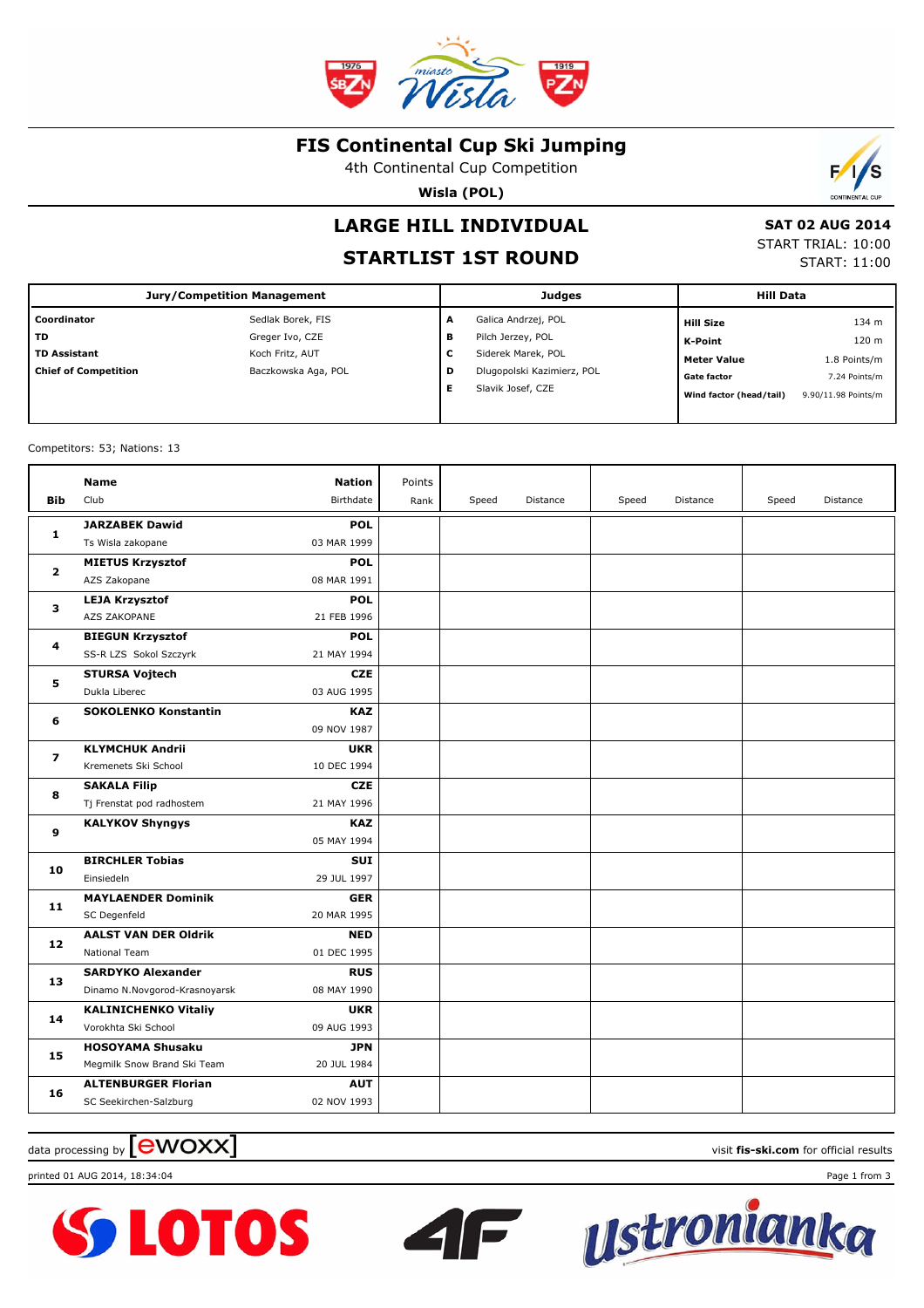

#### **FIS Continental Cup Ski Jumping**

4th Continental Cup Competition

**Wisla (POL)**

# **LARGE HILL INDIVIDUAL**

### **STARTLIST 1ST ROUND**

 **SAT 02 AUG 2014** START TRIAL: 10:00

 $\mathcal{L}$ Æ

START: 11:00

|     | Name                                 | <b>Nation</b>             | Points         |       |          |       |          |       |          |
|-----|--------------------------------------|---------------------------|----------------|-------|----------|-------|----------|-------|----------|
| Bib | Club                                 | Birthdate                 | Rank           | Speed | Distance | Speed | Distance | Speed | Distance |
|     | <b>TROFIMOV Roman- Sergeevich</b>    | <b>RUS</b>                |                |       |          |       |          |       |          |
| 17  | Leninogorsk                          | 19 NOV 1989               |                |       |          |       |          |       |          |
| 18  | <b>PASICHNYK Stepan</b>              | <b>UKR</b>                |                |       |          |       |          |       |          |
|     | Kremenets ski school                 | 09 JAN 1998               |                |       |          |       |          |       |          |
|     | <b>DELLASEGA Roberto</b>             | <b>ITA</b>                |                |       |          |       |          |       |          |
| 19  | GRUPPO SCIATORI FIAMME GIALLE        | 15 JUN 1990               |                |       |          |       |          |       |          |
|     | <b>ZHAPAROV Marat</b>                | <b>KAZ</b>                |                |       |          |       |          |       |          |
| 20  |                                      | 25 AUG 1985               |                |       |          |       |          |       |          |
| 21  | <b>EGLOFF Luca</b>                   | <b>SUI</b>                |                |       |          |       |          |       |          |
|     | Grabserberg                          | 06 JUN 1995               |                |       |          |       |          |       |          |
| 22  | <b>KALINITSCHENKO Anton</b>          | <b>RUS</b>                | $\mathbf{1}$   |       |          |       |          |       |          |
|     |                                      | 22 JUL 1982               | 52.            |       |          |       |          |       |          |
| 23  | <b>PASCHKE Pius</b>                  | <b>GER</b>                | $\overline{2}$ |       |          |       |          |       |          |
|     | WSV Kiefersfelden                    | 20 MAY 1990               | 51.            |       |          |       |          |       |          |
| 24  | KANTYKA Przemyslaw                   | <b>POL</b>                | 3              |       |          |       |          |       |          |
|     | Lks Klimczok bystra                  | 15 DEC 1996               | 50.            |       |          |       |          |       |          |
| 25  | <b>CECON Federico</b>                | ITA                       | $\overline{4}$ |       |          |       |          |       |          |
|     | SCI C.A.I. MONTE LUSSARI A.S.D.      | 11 JUN 1994               | 46.            |       |          |       |          |       |          |
| 26  | <b>SCHIFFNER Markus</b>              | <b>AUT</b>                | 5              |       |          |       |          |       |          |
|     | UVB Hinzenbach-Oberoesterreich       | 05 JUN 1992               | 44.            |       |          |       |          |       |          |
| 27  | <b>CIKL Martin</b>                   | <b>CZE</b>                | 7              |       |          |       |          |       |          |
|     | Dukla Liberec                        | 17 AUG 1987               | 42.            |       |          |       |          |       |          |
| 28  | <b>HUBER Daniel</b><br>SC Seekirchen | <b>AUT</b><br>02 JAN 1993 | 10             |       |          |       |          |       |          |
|     | <b>PEIER Killian</b>                 | <b>SUI</b>                | 41.<br>12      |       |          |       |          |       |          |
| 29  | Vallee du Joux                       | 28 MAR 1995               | 39.            |       |          |       |          |       |          |
|     | <b>TANDE Daniel-Andre</b>            | <b>NOR</b>                | 14             |       |          |       |          |       |          |
| 30  | Kongsberg IF                         | 24 JAN 1994               | 36.            |       |          |       |          |       |          |
|     | <b>SEMENIC Anze</b>                  | <b>SLO</b>                | 14             |       |          |       |          |       |          |
| 31  | <b>NSK Trzic Trifix</b>              | 01 AUG 1993               | 36.            |       |          |       |          |       |          |
|     | <b>ITO Kenshiro</b>                  | <b>JPN</b>                | 15             |       |          |       |          |       |          |
| 32  | Megmilk Snow Brand Ski Team          | 08 JAN 1990               | 34.            |       |          |       |          |       |          |
|     | <b>BRESADOLA Davide</b>              | ITA                       | 16             |       |          |       |          |       |          |
| 33  | C.S. ESERCITO                        | 10 SEP 1988               | 33.            |       |          |       |          |       |          |
|     | <b>LOITZL Wolfgang</b>               | <b>AUT</b>                | $18\,$         |       |          |       |          |       |          |
| 34  | WSC Bad Mitterndorf-Steiermark       | 13 JAN 1980               | 32.            |       |          |       |          |       |          |
| 35  | <b>BRADATSCH Sebastian</b>           | <b>GER</b>                | 22             |       |          |       |          |       |          |
|     | WSC 07 Ruhla                         | 08 MAY 1996               | 30.            |       |          |       |          |       |          |
|     | <b>ZNISZCZOL Aleksander</b>          | <b>POL</b>                | 24             |       |          |       |          |       |          |
| 36  | KS Wisla Ustronianka                 | 08 MAR 1994               | 28.            |       |          |       |          |       |          |
|     | <b>KOBAYASHI Junshiro</b>            | <b>JPN</b>                | 29             |       |          |       |          |       |          |
| 37  | Tokai University                     | 11 JUN 1991               | 26.            |       |          |       |          |       |          |

 $\blacksquare$ 

## $\alpha$  data processing by  $\boxed{\text{ewOX}}$

printed 01 AUG 2014, 18:34:04 Page 2 from 3